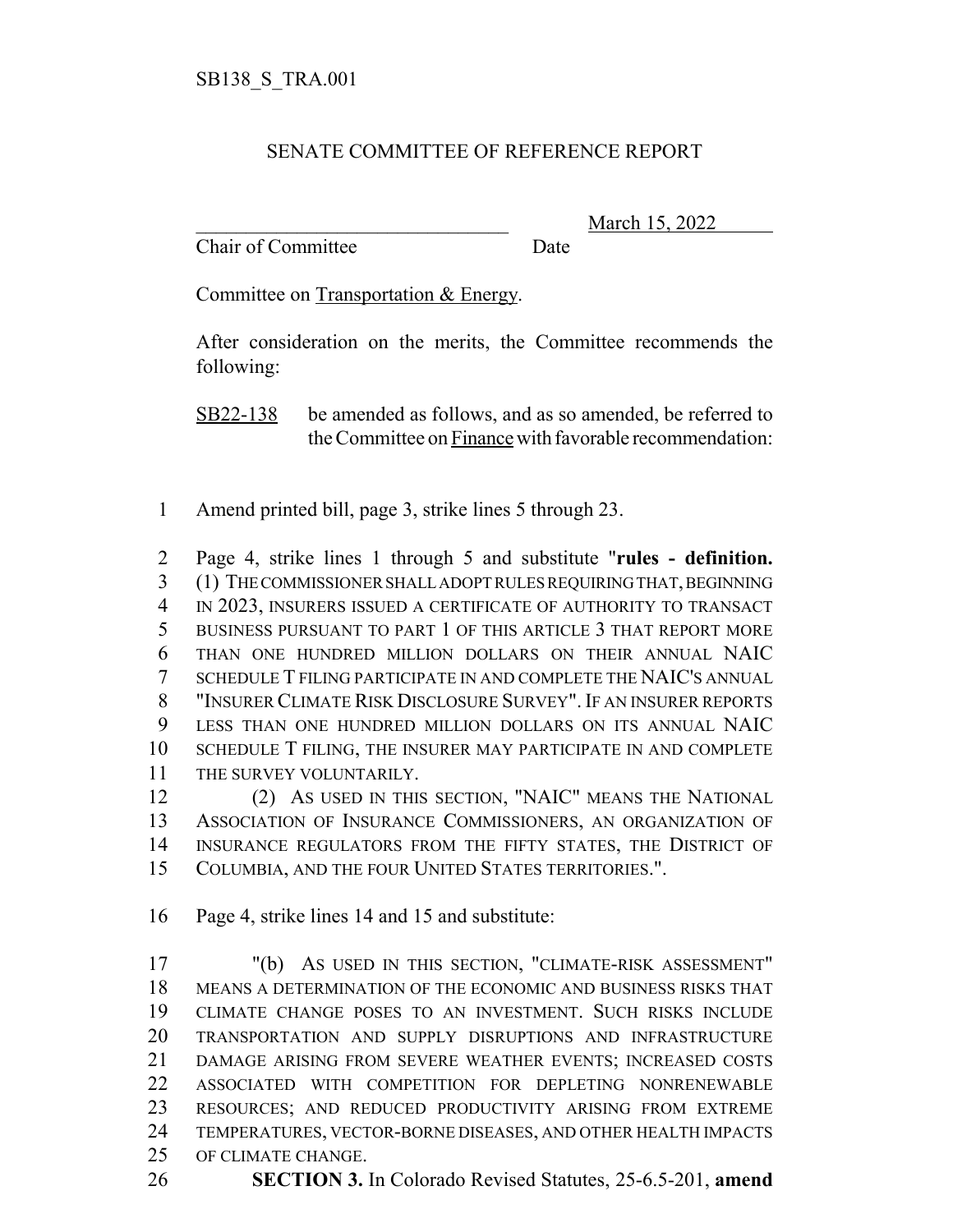(2); and **add** (3) as follows:

 **25-6.5-201. Definitions.** As used in this part 2, unless the context otherwise requires:

 (2) (a) "Pollution control equipment" means any personal property, including, but not limited to, equipment, machinery, devices, systems, buildings, or structures, that is installed, constructed, or used in or as a part of a facility that creates a product in a manner that generates less pollution by the utilization of an alternative manufacturing or generating technology.

(b) "Pollution control equipment" includes, but is not limited to:

 (I) Gas or wind turbines and associated compressors or 12 equipment;  $\sigma$ 

(II) Solar, thermal, or photovoltaic equipment; OR

(III) WASTEWATER THERMAL ENERGY EQUIPMENT.

 (3) "WASTEWATER THERMAL ENERGY EQUIPMENT" MEANS EQUIPMENT USED AS PART OF A SYSTEM THAT USES THERMAL ENERGY IN WASTEWATER TO GENERATE ELECTRICITY, TO HEAT OR COOL A SPACE, OR FOR ANY OTHER USEFUL THERMAL PURPOSE.".

Renumber succeeding sections accordingly.

Page 5, after line 7 insert:

 "**SECTION 4.** In Colorado Revised Statutes, 25-7-105, **amend** (1)(e)(XIII) introductory portion as follows:

 **25-7-105. Duties of commission - rules - legislative declaration - definitions.** (1) Except as provided in sections 25-7-130 and 25-7-131, the commission shall promulgate rules that are consistent with the legislative declaration set forth in section 25-7-102 and necessary for the proper implementation and administration of this article 7, including:

28 (e) (XIII) In implementing this subsection  $(1)(e)$ , the commission shall adopt rules to reduce statewide greenhouse gas emissions from the industrial and manufacturing sector in the state by at least twenty percent by 2030 below the 2015 baseline established pursuant to section 25-7-140 (2)(a)(II), taking into account the factors set out in subsections (1)(e)(II) to  $(1)(e)(VI)$  of this section. The rules must include protections for disproportionately impacted communities and prioritize emission reductions that will reduce emissions of co-pollutants that adversely affect disproportionately impacted communities, be designed to accelerate near-term reductions, and secure meaningful emission reductions from this sector to be realized beginning no later than September 30, 2024. THE COMMISSION SHALL ADOPT THE RULES PURSUANT TO THIS SUBSECTION (1)(e)(XIII) ON OR BEFORE DECEMBER 31, 2022. The rules must:".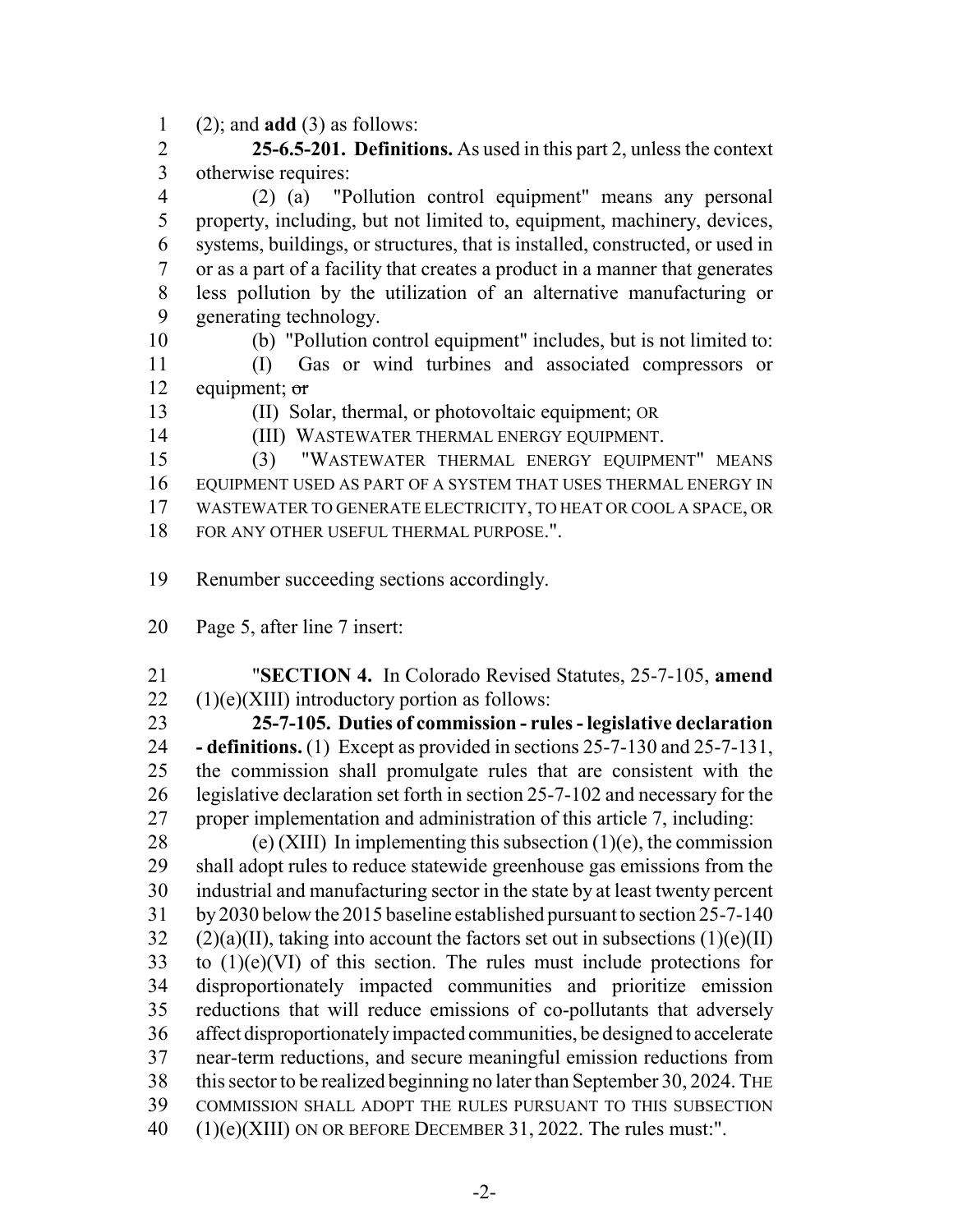- Renumber succeeding sections accordingly.
- Page 5, strike lines 8 through 27.
- Strike page 6.
- Page 7, strike lines 1 through 3.
- Renumber succeeding sections accordingly.
- Page 7, strike line 14 and substitute "(9)(a); and **add** (9)(c) as follows:".
- Page 7, line 16, strike "**definition.**" and substitute "**definitions.**".

 Page 7, line 17, after "law," insert "SUBJECT TO SUBSECTION (9)(c) OF THIS SECTION AND ONLY AFTER THE GOVERNOR AND COMMISSION HAVE MADE AN AFFIRMATIVE DETERMINATION THAT THE STATE HAS SUFFICIENT RESOURCES NECESSARY TO ENSURE THE SAFE AND EFFECTIVE REGULATION OF THE SEQUESTRATION OF GREENHOUSE GASES IN ACCORDANCE WITH FINDINGS FROM THE COMMISSION'S STUDY CONDUCTED PURSUANT TO SUBSECTION (9)(b) OF THIS SECTION,".

 Page 7, strike lines 23 and 24 and substitute "TERM IS DEFINED IN SECTION  $16 \quad 25 - 7 - 140 \, (6)$ .

 (c) (I) THE COMMISSION MAY SEEK CLASS VI INJECTION WELL PRIMACY UNDER THE FEDERAL "CLEAN AIR ACT", 42 U.S.C. SEC. 7401 ET SEQ., AS AMENDED, AFTER OBTAINING AND PUBLICLY DETERMINING THAT THE COMMISSION HAS THE NECESSARY RESOURCES FOR THE APPLICATION OUTLINED IN THE COMMISSION'S STUDY PERFORMED PURSUANT TO 22 SUBSECTION (9)(b) OF THIS SECTION.

23 (II) THE COMMISSION MAY ISSUE AND ENFORCE PERMITS AS 24 NECESSARY FOR THE PURPOSE SET FORTH IN THIS SUBSECTION (9)(c) AFTER 25 THE DETERMINATION SET FORTH IN SUBSECTION  $(9)(c)(I)$  OF THIS SECTION 26 HAS BEEN MADE AND THE REQUIREMENTS SET FORTH IN SUBSECTION  $(9)(a)$  OF THIS SECTION HAVE BEEN SATISFIED. IN ISSUING AND ENFORCING 28 PERMITS PURSUANT TO THIS SUBSECTION (9)(c), THE COMMISSION SHALL ENSURE THAT THE PERMITTING OF CLASS VI INJECTION WELLS DOES NOT ADVERSELY AND DISPROPORTIONATELY AFFECT THE HEALTH AND WELL-BEING OF DISPROPORTIONATELY IMPACTED COMMUNITIES.

 (III) NOTWITHSTANDING THE PERMITTING OF A WELL BY THE COMMISSION, THE OPERATOR IS FINANCIALLY RESPONSIBLE FOR ALL OUTCOMES, AND THE COMMISSION SHALL REQUIRE THE OPERATOR TO PROVIDE ADEQUATE BONDING TO ENSURE THAT THE OPERATOR IS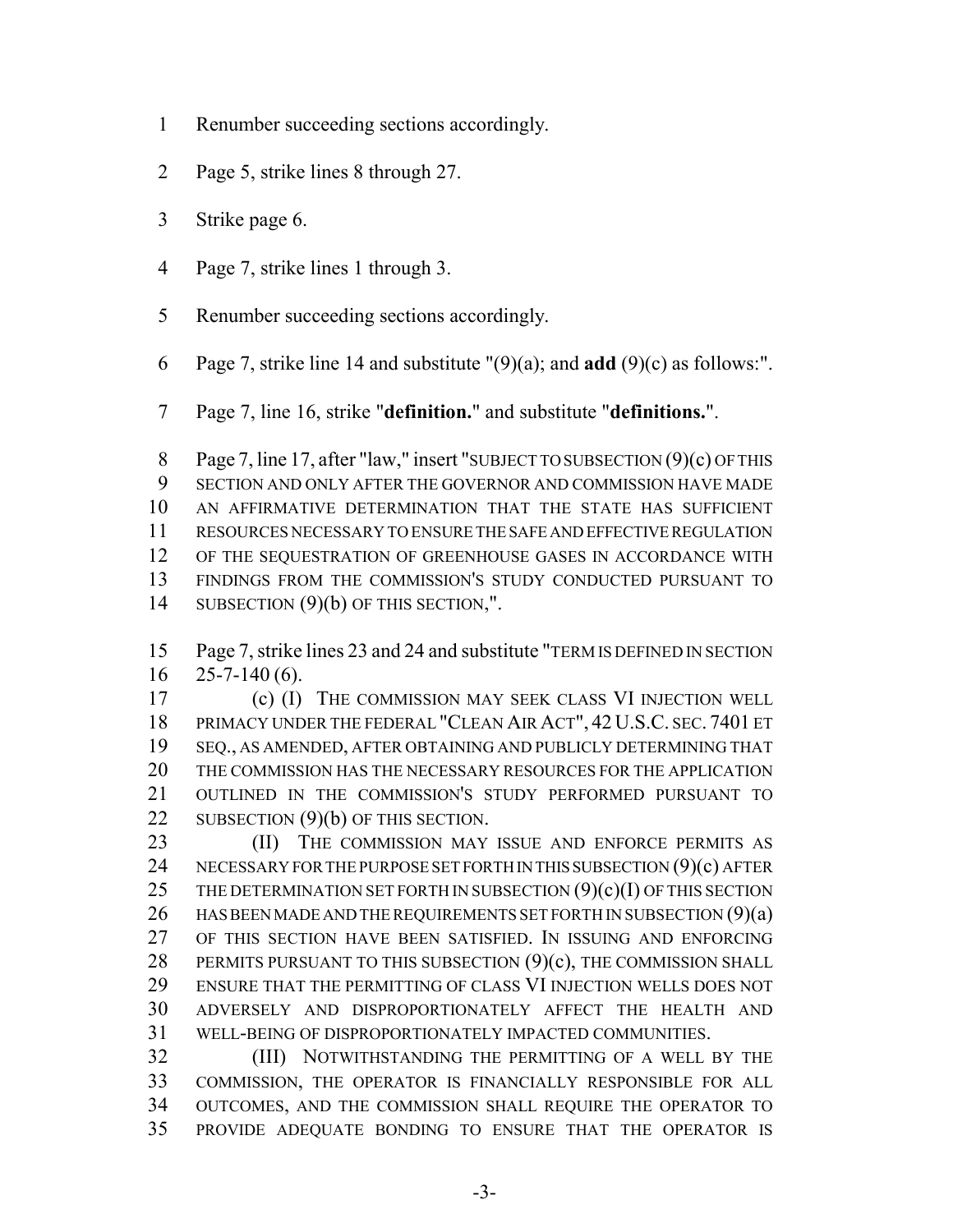FINANCIALLY ABLE TO MEET ALL OBLIGATIONS RELATED TO THE WELL THROUGHOUT THE LIFE OF THE WELL. THE COMMISSION SHALL ALSO ENSURE THAT THE OPERATOR CARRIES ADEQUATE INSURANCE TO COVER ACCIDENTS AT AND ENVIRONMENTAL DAMAGE CAUSED BY THE WELL.

 (IV) AS USED IN THIS SUBSECTION (9), "DISPROPORTIONATELY IMPACTED COMMUNITY" HAS THE MEANING SET FORTH IN SECTION 7 24-4-109  $(2)(b)(II)$ .".

 Page 8, strike line 1 and substitute "**opportunities in agriculture and land management - definition - reporting - repeal.** (1) (a) IN CONSULTATION".

 Page 8, line 4, strike "DESIGNEE" and substitute "DESIGNEE, IN CONSULTATION WITH AN INSTITUTION OF HIGHER EDUCATION WITH EXPERTISE IN CLIMATE CHANGE MITIGATION, ADAPTATION BENEFITS, AND OTHER ENVIRONMENTAL BENEFITS RELATED TO AGRICULTURAL RESEARCH,".

Page 8, line 6, after "SECTOR" insert "AND IN LAND MANAGEMENT".

 Page 8, strike lines 10 through 17 and substitute "PRODUCERS AND IN LAND MANAGEMENT.A CERTIFIED CARBON OFFSET PROGRAM AND CREDIT INSTRUMENTS OFFERED MUST REFLECT REAL, ADDITIONAL, QUANTIFIABLE, PERMANENT, VERIFIABLE, AND ENFORCEABLE REDUCTIONS IN GREENHOUSE GAS EMISSIONS THAT ARE EQUIVALENT TO THE OFFSETS PROVIDED.

 (b) CARBON OFFSETS DEVELOPED FOR AGRICULTURAL PRODUCERS 24 IN ACCORDANCE WITH THIS SECTION MAY BE:

 (I) INCORPORATED INTO THE AIR QUALITY CONTROL COMMISSION'S 26 RULES, INCLUDING RULES ADOPTED UNDER SECTION 25-7-105 (1)(e), SUCH AS RULES CONCERNING COORDINATION WITH OTHER JURISDICTIONS PURSUANT TO THE AUTHORITY GRANTED IN, AND THE CONSIDERATIONS 29 REQUIRED UNDER, SECTION -7-105 (1)(e)(V); AND

 (II) USED AS COMPLIANCE INSTRUMENTS BY A SOURCE REGULATED UNDER ARTICLE 7 OF TITLE 25 WITH EMISSION REDUCTION OBLIGATIONS THAT ENSURE THAT THE SOURCE'S OVERALL, ABSOLUTE EMISSIONS DECLINE CONSISTENT WITH THE STATEWIDE GREENHOUSE GAS EMISSION REDUCTION GOALS SET FORTH IN SECTION 25-7-102 (2)(g).

 (c) (I) THE STUDY SHALL IDENTIFY POLICY MECHANISMS TO MITIGATE THE IMPACTS THAT REGULATED SOURCES' USE OF CARBON OFFSETS HAVE ON DISPROPORTIONATELY IMPACTED COMMUNITIES.

38 (II) AS USED IN THIS SUBSECTION (1)(c), "DISPROPORTIONATELY IMPACTED COMMUNITY" HAS THE MEANING SET FORTH IN SECTION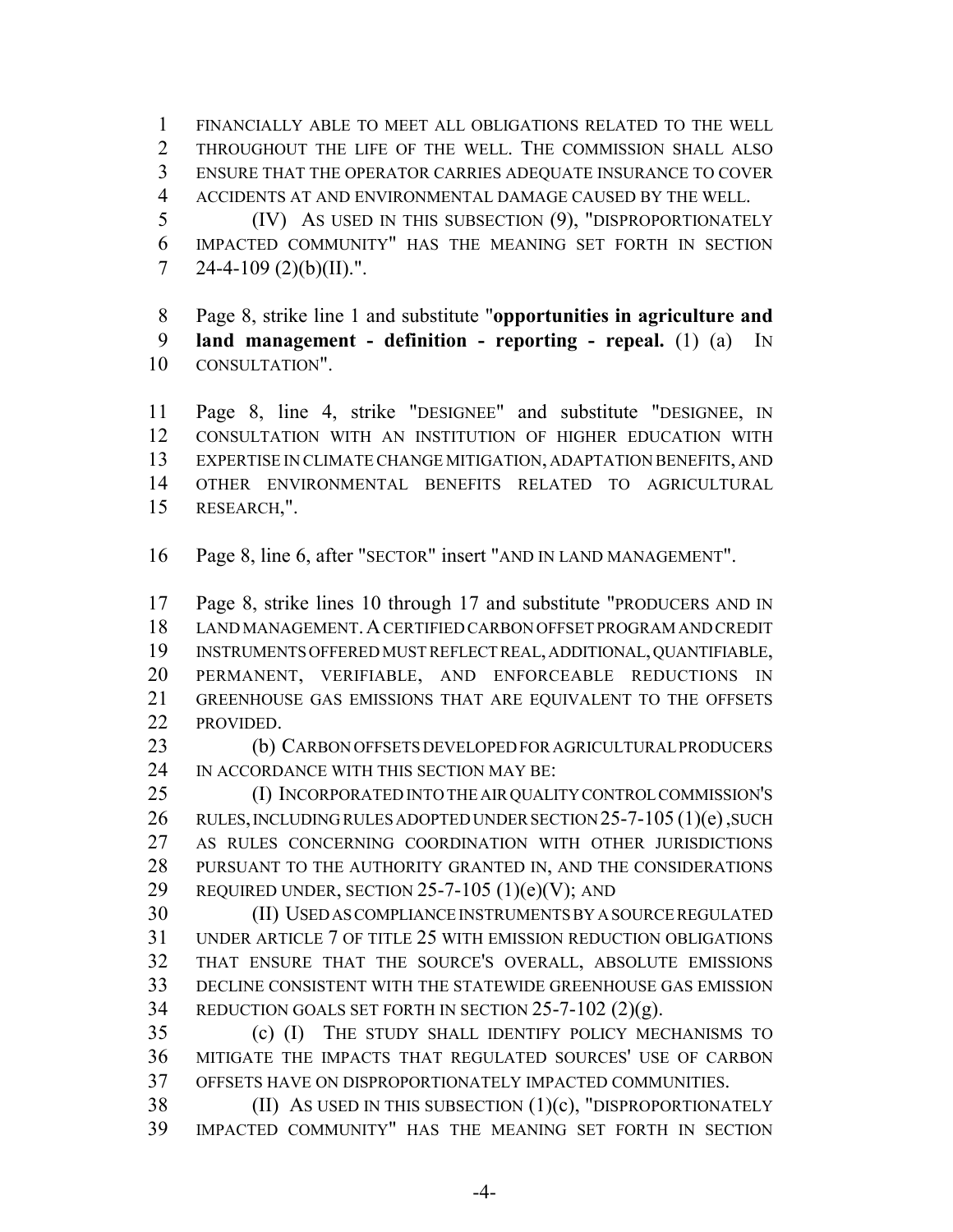1 24-4-109  $(2)(b)(II)$ .

 (2) ON OR BEFORE OCTOBER 1, 2024, THE COMMISSIONER OR COMMISSIONER'S DESIGNEE SHALL SUBMIT TO THE GENERAL ASSEMBLY A REPORT SUMMARIZING THE STUDY, INCLUDING ANY LEGISLATIVE, REGULATORY, OR OTHER RECOMMENDATIONS FOR DESIGNING AND IMPLEMENTING CARBON REDUCTION AND SEQUESTRATION OPPORTUNITIES FOR THE AGRICULTURAL SECTOR AND IN LAND MANAGEMENT IN THE STATE.THE COMMISSIONER OR COMMISSIONER'S DESIGNEE SHALL SUBMIT TO THE GENERAL ASSEMBLY AN UPDATE ON THE PROGRESS OF THE STUDY 10 ON OR BEFORE OCTOBER 1, 2023.

(3) THIS SECTION IS REPEALED, EFFECTIVE JULY 1, 2025.".

 Page 8, line 21, strike "**agrivoltaics.**" and substitute "**agrivoltaics - repeal.**".

Page 9, line 3, strike "USE" and substitute "USE, COSTS, AND BENEFITS".

 Page 9, line 4, strike "businesses." and substitute "businesses OR PROVIDE OTHER ENVIRONMENTAL, SOCIAL, OR ECONOMIC BENEFITS TO THE STATE.".

Page 9, after line 8 insert:

18 "(III) TO IMPLEMENT SUBSECTION (1)(a)(II) OF THIS SECTION, THE STATE TREASURER SHALL TRANSFER ONE MILLION EIGHT HUNDRED THOUSAND DOLLARS FROM THE GENERAL FUND TO THE AGRICULTURE VALUE-ADDED CASH FUND CREATED IN SECTION 35-75-205:  $(A)$  ON THE EFFECTIVE DATE OF THIS SUBSECTION  $(1)(a)(III)$ ; AND

**(B) ON JULY 1, 2023, AND ON EACH JULY 1 THEREAFTER THROUGH** 

JULY 1, 2027.

25 (IV) SUBSECTION (1)(a)(III) OF THIS SECTION AND THIS 26 SUBSECTION  $(1)(a)(IV)$  ARE REPEALED, EFFECTIVE JULY 1, 2028.".

Page 9, strike line 27.

 Page 10, strike line 1 and substitute "MORE SOLAR ENERGY GENERATION FACILITIES DIRECTLY INTEGRATED WITH AGRICULTURAL ACTIVITIES, INCLUDING CROP".

Page 10, line 25, before "**repeal.**" insert "**rules -**".

Page 13, strike lines 5 through 8 and substitute:

"(a) "SMALL OFF-ROAD ENGINE" MEANS A GASOLINE-POWERED